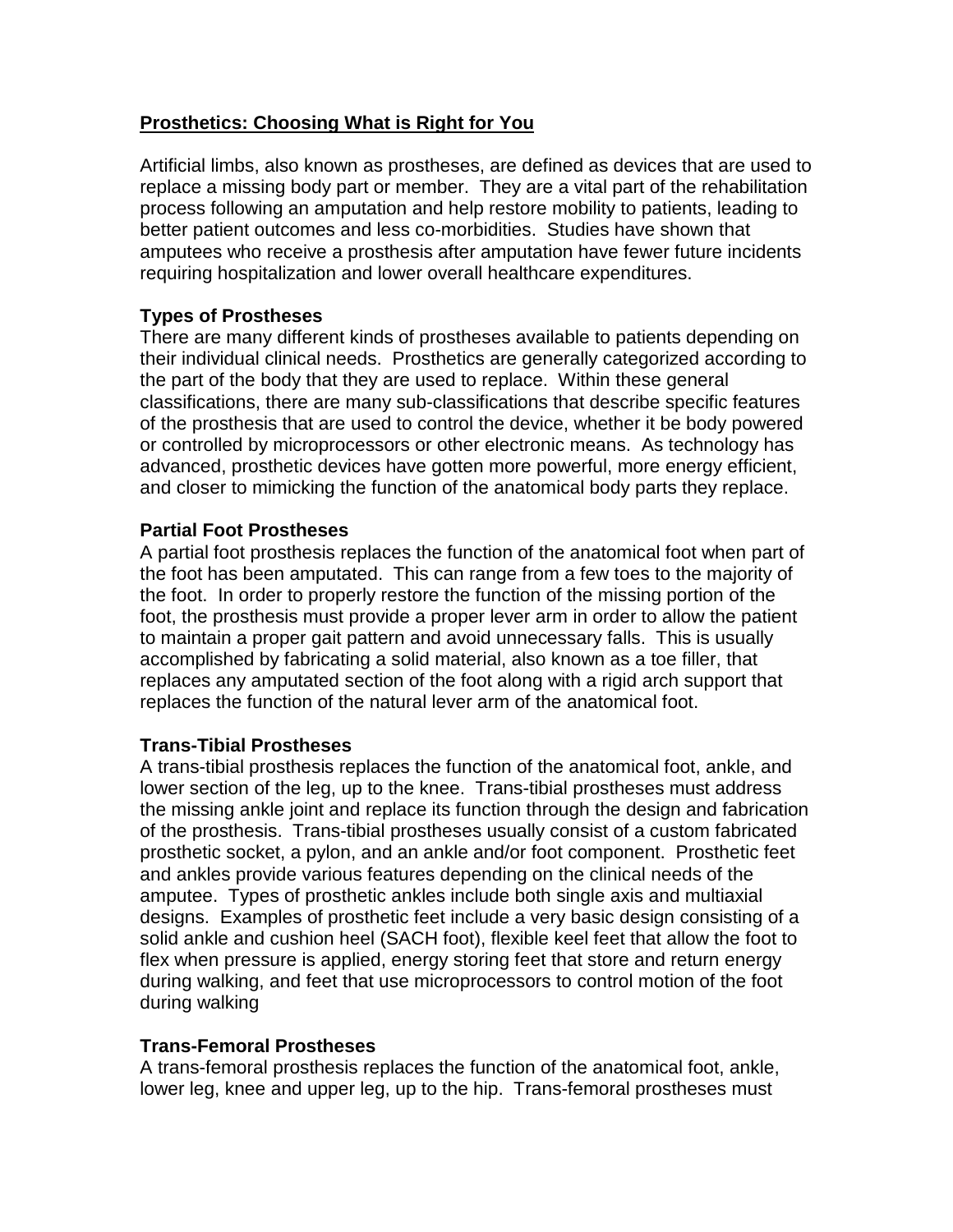address all of the issues addressed by trans-tibial prostheses and must also replace the function of the anatomical knee. Trans-femoral prostheses usually consist of a custom fabricated prosthetic socket, a prosthetic knee component, a pylon, and an ankle/.foot component. Prosthetic knees use several different types of mechanism to replace the anatomical knee based on the clinical needs and functional abilities of the patient. Examples of prosthetic knees include single axis designs, polycentric or multi-axial designs, knees that use friction to control movement, knees that use hydraulic or pneumatic cylinders to control movement, and knees that use a microprocessor to control movement.

### **Partial Hand Prostheses**

A partial hand prosthesis replaces the function of the anatomical hand and fingers when part of the hand has been amputated. Traditional partial hand prostheses use a simple open or closed position of the prosthetic terminal device to provide the ability to grasp items, replacing the basic function of the anatomical hand. Recent advances in technology have led to the development of partial hand prostheses that include independently controlled prosthetic fingers, further mimicking the anatomical hand.

# **Trans-Radial Prostheses**

A trans-radial prosthesis replaces the function of the anatomical hand, wrist, and forearm up to the elbow. Trans-radial prostheses use either a body powered system consisting of a shoulder harness, a series of control cables, and a terminal device; or a myo-electric system that relies on the amputee's ability to contract certain muscles in the arm which activate electrodes that creates coordinated muscle, nerve, and brain function that directs the position and action of the prosthetic arm.

### **Trans-Humeral Prostheses**

A trans-humeral prosthesis replaces the function of the anatomical hand, wrist, forearm, elbow, and upper arm up to the shoulder. Trans-humeral prostheses use the same control mechanisms as trans-radial prostheses but may use multiple systems to control movement of the elbow as well as the terminal device, whether it is a hook, hand, or other mechanism.

### **External Breast Prostheses**

External breast prostheses are used to replace the anatomical breast after removal through mastectomy. They are typically worn in conjunction with a specialized bra containing a pouch that maintains the proper anatomical position of the external breast prosthesis.

### **Choosing the right prosthesis**

The style and type of prosthesis that is right for a patient is a decision that involves the patient, prosthetist, physician, and other healthcare professionals that are part of the rehabilitation team. Things that must be considered include the shape and status of the patient's residual limb, the patient's past medical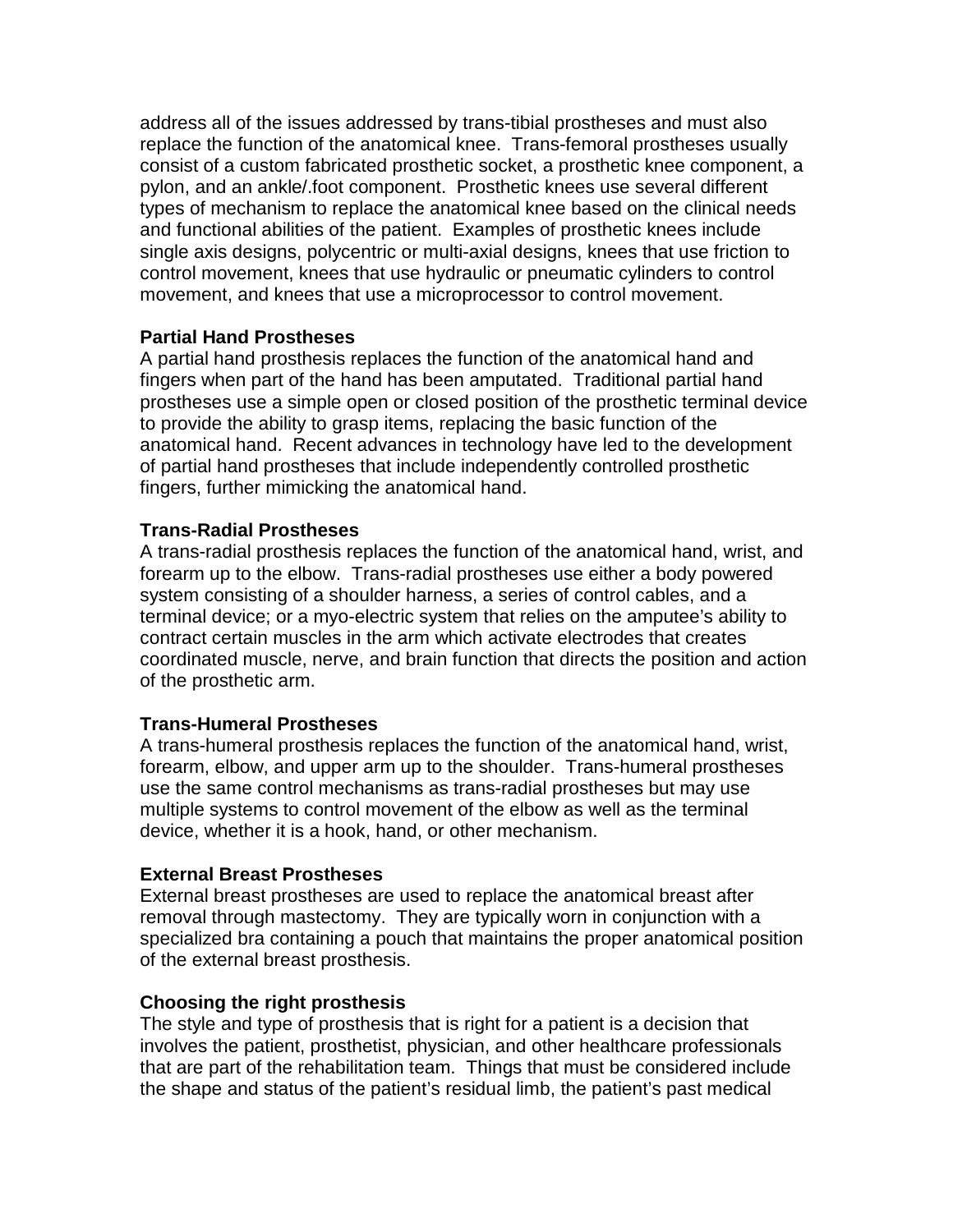history, any conditions that may affect the patient's ability to use a prosthesis, and the patient's functional abilities, commonly known as a "functional level". Functional level assessment applies only to lower limb prostheses, specifically to components that replace the anatomical function of the hip, knee, ankle, and foot, and was originally developed for the Medicare program but has become widely accepted in the medical community as a means of measuring the patient's ability or potential ability to use certain prosthetic devices in an effective manner. Functional level assessment is a measure of the patient's ability or potential, not a specific device's ability to function. When determining the patient's functional level, things that must be considered include the patient's age, vocation, activity level prior to amputation, current living circumstances, and any other criteria that are identified through evaluation by the physician, prosthetist, and other members of the rehabilitation team. Current functional levels range from K0 which describes amputees that do not have the ability or potential to ambulate while wearing a prosthesis to K4 which describes amputees who ambulate at the highest levels while wearing a prosthesis. Most insurance carriers coordinate coverage of certain prostheses to match the patient's functional abilities, often reserving advanced technology devices for only those patient's who meet the requirements of higher functional levels.

#### **The Doctor's Prescription for your Prosthesis**

Medicare and most payers require a valid and complete prescription from a physician in order to provide coverage for a prosthesis. Your physician will typically provide you with a prescription for a prosthesis as well as a referral to a prosthetist in order to complete the fabrication and fit of your prosthesis. The physician should communicate his or her desires for the type, style, and design of the prosthesis that best suits your medical need. As the recipient of the prosthesis, your involvement in this process is crucial toward obtaining a positive outcome. Do not be afraid to ask questions regarding what type of prosthesis is right for you and how it may help improve your overall health.

### **Fabricating Your Prosthesis**

Fabrication of your prosthesis begins with the creation of the prosthetic socket. This is typically done by taking a cast of the patient's residual limb or using a computer aided design/computer aided manufacturing (CAD/CAM) system to create a positive model of the residual limb. The positive model is then altered by the prosthetist to account for areas subject to excess pressure and surface weight bearing. The ultimate goal of the prosthetist is to create an intimately ftiing prosthetic socket that distributes the patient's weight evenly while limiting movement of the residual limb inside the socket. Once the positive model of the patient's limb is modified by the prosthetist to account for areas where extra relief is necessary to maintain an appropriate fit, heated sheet plastic is then applied to the positive model of the limb to create the basis for the prosthetic socket. Once the fit of the prosthesis is confirmed the socket is strengthened through a lamination process, usually through the application of some form of acrylic resin.